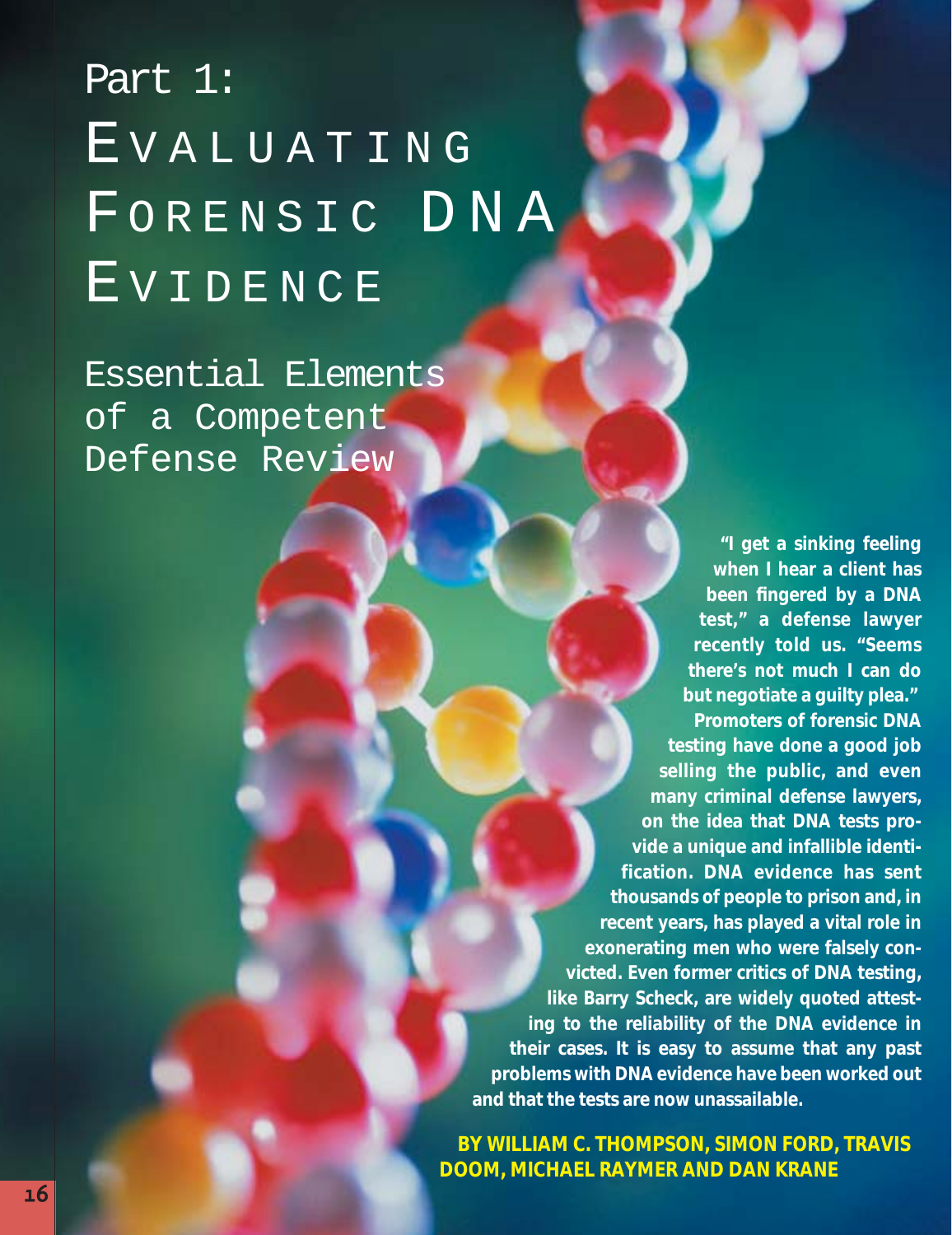The problem with this assumption is that it ignores case-to-case variations in the nature and quality of DNA evidence. Although DNA technology has indeed improved since it was first used just 15 years ago, and the tests have the potential to produce powerful and convincing results, that potential is not realized in every case. Even when the reliability and admissibility of the underlying test is well established, there is no guarantee that a test will produce reliable results every time it is used. In our experience there often are case-specific issues and problems that greatly affect the quality and relevance of DNA test results. In those situations, DNA evidence is far less probative than it might initially appear.

The criminal justice system presently does a poor job of distinguishing unassailably powerful DNA evidence from weak, misleading DNA evidence. The fault for that serious lapse lies partly with those defense lawyers who fail to evaluate the DNA evidence adequately in their cases. This article describes the steps that a defense lawyer should take in cases that turn on DNA evidence in order to ascertain whether and how this evidence should be challenged.

Our focus here is on the most widely used form of DNA testing, which examines genetic variants called short tandem repeats, or STR's. Our goal is to explain what you need to know, why you need to know it, and how you get the materials and help you need. We leave for a future article discussion of another less common and even more problematic form of DNA testing, which examines mitochondrial DNA (mtDNA).

# **Understanding the lab report**

The first item you need in a DNA

case is the lab report. The report should state what samples were tested, what type of DNA test was performed, and which samples could (and could not) have a common source. Reports generally also provide a "table of alleles" showing the *DNA profile* of each sample. The *DNA profile* is a list of the *alleles* (genetic markers) found at a number of *loci* (plural for "locus," a position) within the human genome. To understand DNA evidence, you must first understand the table of alleles.

Figure 1 shows a table of alleles, as represented in a typical lab report. This table shows the DNA profiles of five samples — blood from a crime scene and reference samples from four suspects. These samples were tested with an automated instrument called the ABI Prism 310 Genetic Analyzer™ using a set of genetic probes called ProfilerPlus™. A company called Applied Biosystems, Inc. (ABI) developed this system for typing DNA. It is currently the most widely used method for forensic DNA typing in the United States, used by about 85 percent of laboratories that do forensic DNA testing.1

Across the top of the table are the names of the various loci examined by the test. The ProfilerPlus™ system examines ten loci. (Labs sometimes also run another set of genetic probes, called Cofiler™, which includes four additional loci). The alleles that the test detected at each locus are identified numbers. Thus, at locus D3S1358, the test detected alleles 15 and 16. At each locus, a person has two alleles, one inherited from each parent. In some cases, only one allele is detected, which is interpreted as meaning that by chance the person inherited the same allele from each parent. (See in Figure 1, e.g., Suspect 1's profile at locus D3S1358 and Suspect 4's profile at

locus D8S1179). However, most samples will have two different alleles at each locus, as seen in **Figure 1**.

Each allele is a short fragment of DNA from a specific location on the human genome known as an STR (short tandem repeat). STRs are places in human DNA where a short section of the genetic code repeats itself. Everyone has these repeating segments, but the number of repetitions (and hence the length of these segments) varies among individuals. The numbers assigned to the alleles indicate the number of repetitions of the core sequence of genetic code. ProfilerPlus™ identifies and labels fragments of DNA that contain STRs. The Genetic Analyzer then measures their length and thereby determines which alleles are present.

By examining the DNA profiles, one can tell whether each suspect could or could not have been the source of the blood. Suspects 1, 2 and 4 are ruled out as possible sources because they have different alleles than the blood at one or more loci. However, Suspect 3 has exactly the same alleles at every locus, which indicates he could have been the source of the blood. In a case like this, the lab report will typically say that Suspects 1, 2 and 4 are "excluded" as possible sources of the blood, and that Suspect 3 "matches" or is "included" as a possible donor.

One of the loci analyzed is called amelogenin (Amel) and is used for typing the sex of a contributor to a sample. Males have X and Y versions of the alleles at that locus; females have only the X because they inherit two copies of the X chromosome. All of the profiles shown in Figure 1 appear to be of males.

Lab reports generally also contain estimates of the statistical frequency of the matching profiles in various reference populations (which are intended

# FIGURE 1: TABLE OF ALLELES

**Which suspect is a possible source of the blood? Only one of the four suspects has a DNA profile that matches the DNA profile observed in the blood sample**

|                | D3S1358 | I VWA  | FGA      | Aщ<br>еı | DSS1179 | D21S11 | DI851 | D5S818 | DI3317 | D7S820 |
|----------------|---------|--------|----------|----------|---------|--------|-------|--------|--------|--------|
| BloodStain     | 15, 16  | ם בו   | 25, 26   | xΥ       | 12 B    | 27,30  | 13,14 | 10,11  | 9, 12  | 10, 12 |
| Suspect I      | 16, 18  | 12. IO | 21. 24   | xΥ       | 12, 14  | 27,28  | 13,17 | 11,12  | 8,11   | 8,12   |
| Suspect 2      | ם גו    | 18, 18 | 19, 23 2 |          | 13.15   | 29,30  |       |        | 89     | 9,10   |
| Suspect 3      | 15, 16, | 15. 15 | 25, 25   | XY       | 12B     | -27,30 | 13.14 | 10,11  | 9.12   | 10,12  |
| $S$ uspect $4$ | 16, 16, | 16, 17 | 19. M    | XY       | -14     | 30.BF  | 13.16 | 9,11   | 10,11  | -9,10  |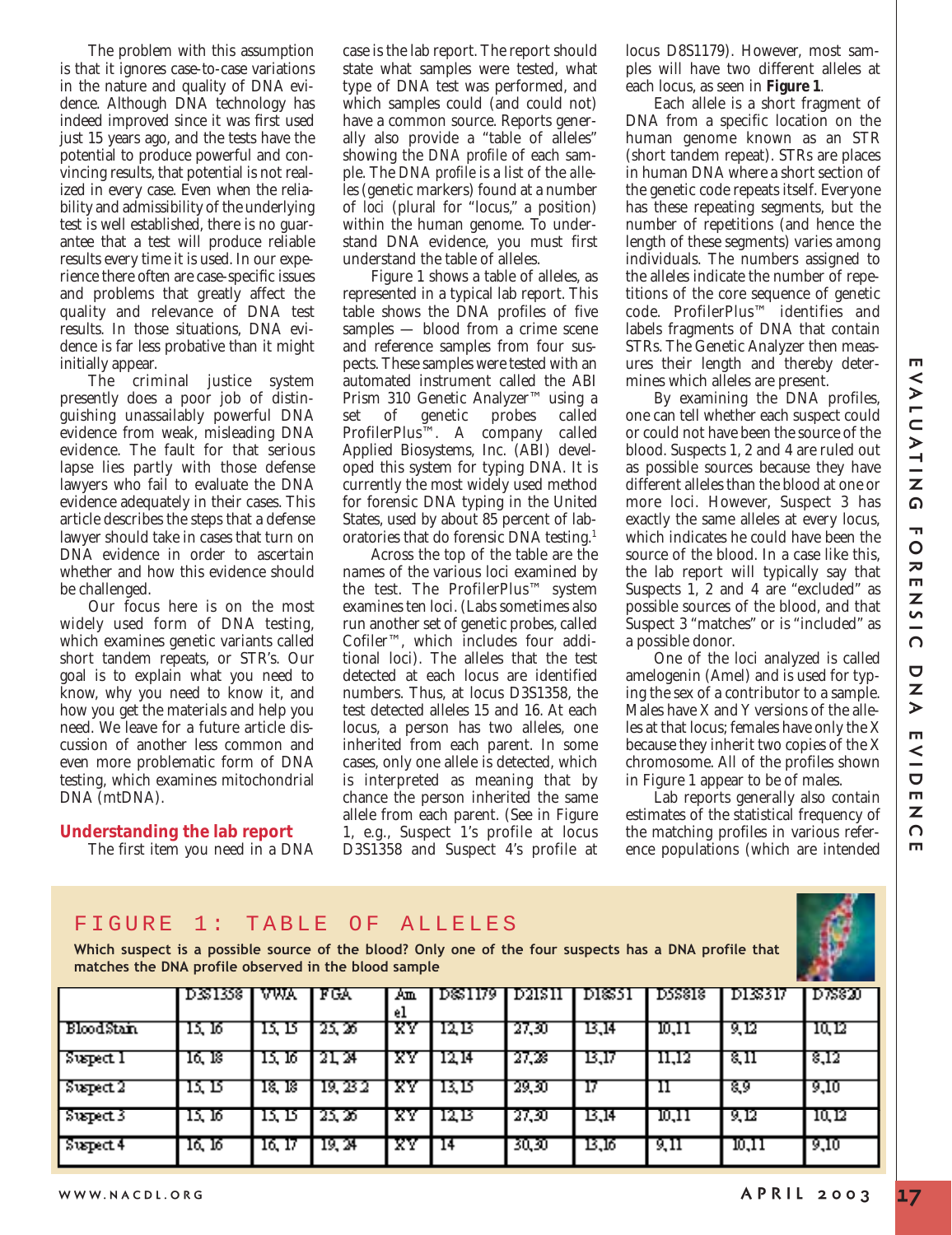to represent major racial and ethnic groups). Crime labs compute these estimates by determining the frequency of each allele in a sample population, and then compounding the individual frequencies by multiplying them together. If 10% (1 in 10) of Caucasian Americans are known to exhibit the 14 allele at the first locus (D3S1358) and 20% (1 in 5) are known to have the 15 allele, then the frequency of the pair of alleles would be estimated as 2 x 0.10 x  $0.20 = 0.04$ , or  $4\%$  among Caucasian Americans. The frequencies at each locus are simply multiplied together (sometimes with a minor modification meant to take into account the possibility of under-represented ethnic groups), producing frequency estimates for the overall profile that can be staggeringly small: often on the order of 1 in a billion to 1 in a quintillion, or even

less. Needless to say, such evidence can be very impressive.

When the estimated frequency of the shared profile is very low, some labs will simply state "to a scientific certainty" that the samples sharing that profile *are* from the same person. For example, the FBI laboratory will claim two samples *are* from the same person if the estimated frequency of the shared profile among unrelated individuals is below one in 260 billion. Other labs use different cut off values for making identity claims. All of the cut-off values are arbitrary: there is no scientific reason for setting the cut off at any particular level just as there is no formally recognized way of being "scientifically certain" about anything. Moreover, these identity claims can be misleading because they imply that there could be no alternative explanation for the

# FIGURE 2: ELECTROPHEROGRAMS

**Showing the Results of ProfilerPlus™ Analysis of Five Samples at Three Loci (D3S1358, vWa and FGA). Which suspect is a possible source of the blood? Boxes immediately below the peaks label**



"match," such as laboratory error, and they ignore the fact that close relatives are far more likely to have matching profiles than unrelated individuals. They can also be misleading in that the DNA tests themselves are powerless to provide any insight into the circumstances under which the sample was deposited and are generally unable to determine the type of tissue that was involved.

#### **Looking behind the lab report: Are the laboratory's conclusions fully supported by the test results?**

Many defense lawyers simply accept lab reports at face value without looking behind them to see whether the actual test results fully support the laboratory's conclusions. This can be a serious mistake.

In our experience, examination of the underlying laboratory data frequently reveals limitations or problems that would not be apparent from the laboratory report, such as inconsistencies between purportedly "matching" profiles, evidence of additional unreported contributors to evidentiary samples, errors in statistical computations and unreported problems with experimental controls that raise doubts about the validity of the results. Yet forensic DNA analysts tell us that they receive discovery requests from defense lawyers in only 10-15% of cases in which their tests incriminate a suspect.

Although current DNA tests rely heavily on computer-automated equipment, the interpretation of the results often requires subjective judgment. When faced with an ambiguous situation, where the call could go either way, crime lab analysts frequently slant their interpretations in ways that support prosecution theories.2

Part of the problem is that forensic scientists refuse to take appropriate steps to "blind" themselves to the government's expected (or desired) outcome when interpreting test results. We often see indications, in the laboratory notes themselves, that the analysts are familiar with facts of their cases, including information that has nothing to do with genetic testing, and that they are acutely aware of which results will help or hurt the prosecution team. A DNA analyst in one case wrote:

Suspect-known crip gang member — keeps 'skating' on charges-never serves time. This robbery he gets hit in head with bar stool — left blood trail. [Detective] Miller wants to connect this

ш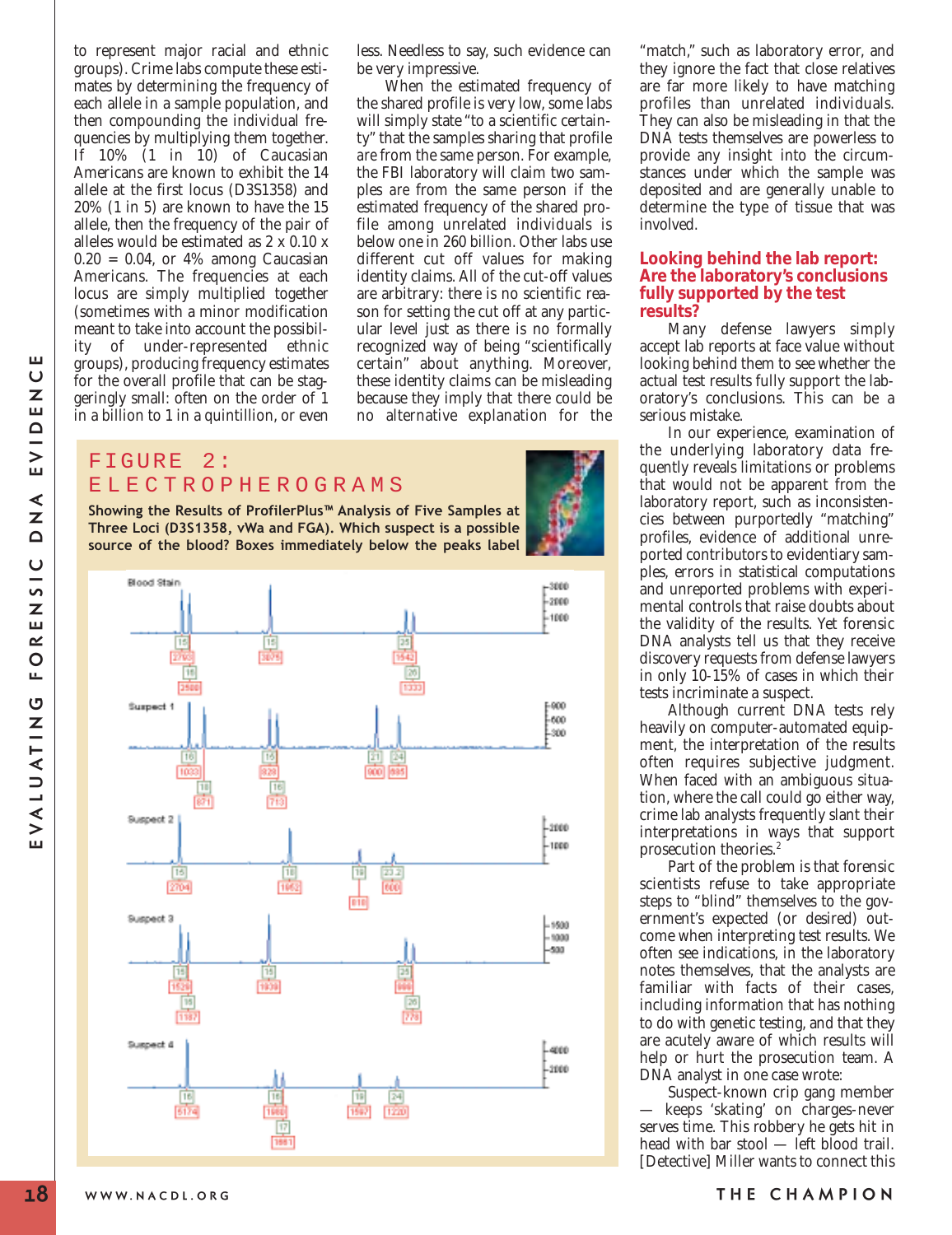# FIGURE 3: ELECTROPHEROGRAMS OF DEFEN-DANT AND A "SALIVA SAMPLE" FROM AN EVIDENCE SWAB

**Electropherograms showing a DNA profile for the D3, vWA and FGA loci for two samples. Top sample is**



guy to scene w/DNA …

In another case, where the defense lawyer had suggested that another individual besides the defendant had been involved in the crime, and might have left DNA, the DNA laboratory notes include the notation: "Death penalty case. Need to eliminate [other individual] as a possible suspect."

It is well known that people tend to see what they expect (and desire) to see when they evaluate ambiguous data.<sup>3</sup> This tendency can cause analysts to unintentionally slant their interpretations in a manner consistent with prosecution theories of the case. Furthermore, some analysts appear to rely on non-genetic evidence to help them interpret DNA test results. When one of us questioned an analyst's interpretation of a problematic case, the analyst defended her position by saying: "I know I am right — they found the victim's purse in [the defendant's] apartment." Backwards reasoning of this type (*i.e.*, "we know the defendant is guilty, so the DNA evidence must be incriminating") is another factor that can cause analysts to slant their reports in a manner that supports police theories of the case. Hence, it is vital that defense counsel look behind the laboratory report to determine whether the

## HOW ELECTROPHEROGRAMS ARE PRODUCED

**ProfilerPlus™ uses "primers" to identify the relevant STR-DNA segments and then "amplifies" (replicates) these segments using a process called polymerase chain reaction (PCR). Each locus is "labeled" with a colored dye (either blue, yellow or green). The Genetic Analyzer measures the length of the DNA segments by using an electrical current to impel them through a narrow capillary tube, wherein the shorter fragments move more quickly than the longer fragments. Under laser light, the colored dyes produce florescent light, signaling the presence of DNA. A computer-operated camera detects the light as the fragments reach the end of the capillary. The "peaks" on the electropherogram record these flashes of light. Based on the color of the light, and the time it took the DNA to pass through the capillary, a series of computer programs determines which alleles are present at each locus.** 

**Figure 2 show the results for three loci that were labeled with blue dye. The position of the peaks on the graph (how far left or right) indicates how long it took the allele to pass through the capillary, which indicates the length of the underlying DNA fragment. From this, the computer program infers which allele is represented and generates the appropriate label.** 

**The height of the peaks corresponds to the quantity of DNA present. The unit of measurement for peak heights is the RFU, or "relative fluorescent unit," which reflects the intensity of the fluorescent light detected by the computer-operated camera. Peaks representing alleles from the same person are expected to have roughly the same heights measured in RFUs throughout a given sample, although** *peak height imbalances* **occasionally occur.**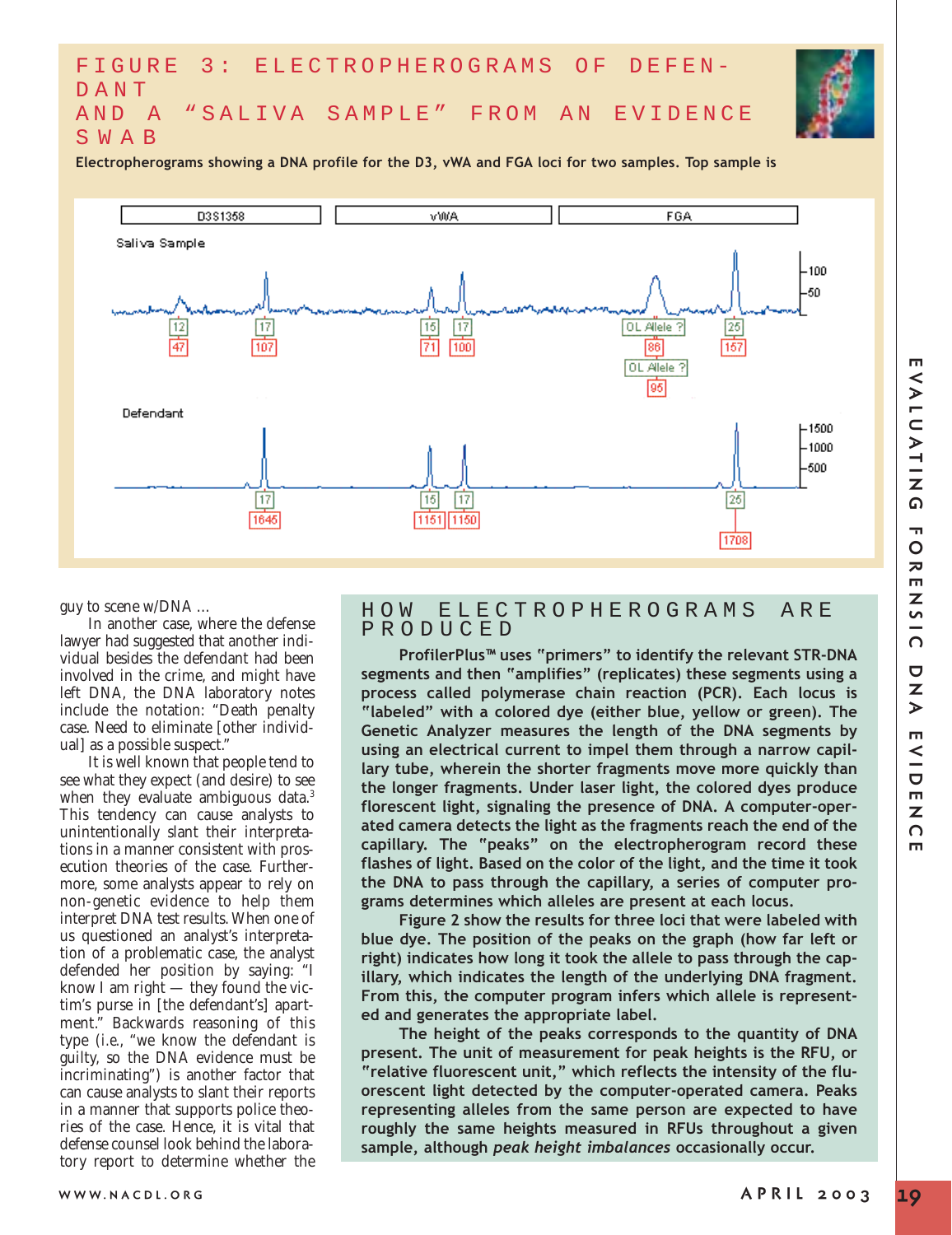

The Law Office of Michael Salmek, P.A.  $\beta$  pleased to announce that tack K. Furbs has become a partner, and the fum will now be known as:

#### SALNICK AND FECHS, P.A.

Mr. Salaick also takes pleasure in annumeing that:

#### FLYNY P. BERTISCH,

2002 Graduate of the Franklin Piorce Law Center, Concord, New Hampshire, has joined the firm.

The firm's spie area of practice is the defense of coloural es ses in all State and Federal Courts.

> Saludek and Fuelis, P.A. 250 Sonta Australian Avenue Suite 1203 West Palm Boach, Florida, 33401 Telephobe: (561) 471-1000 e-mail: Salnicklaw@AOL.com

lab's conclusions are well supported, and whether there is more to the story than the report tells.

Behind the Table of Alleles Detected (Figure 1) is a set of computer-generated graphs called *electropherograms* that display the test results. When evaluating STR evidence, a defense lawyer should always examine the electropherograms because they sometimes reveal unreported ambiguities and, fairly frequently, evidence of additional, unknown contributors. The electropherograms shown in Figure 2 display the results for the crime scene blood and four suspects discussed above at three of the ten loci summarized in Figure 1.

The "peaks" in the electropherograms indicate the presence of human DNA. The peaks on the left side of the graphs represent alleles at locus D3S1358; those in the center represent alleles at locus vWA; and those on the right represent alleles at locus FGA. The numbers under each peak are computer-generated labels that indicate which allele each peak represents and how high the peak is relative to the baseline.

By examining the electropherograms in Figure 2, one can readily see that the computerized system detected two alleles in the blood from the crime scene at locus D3S1358. These are alleles 14 and 15, which are reported in the Table of Alleles (Figure 1). The other alleles reported in the allele chart (Figure 1) can also be seen. Our initial examination of these electropherograms reveals no obvious problems of interpretation in this case.

However, other cases are not so clearcut. Consider the electropherogram in Figure 3, which shows the DNA test results that purportedly "matched" a defendant to a saliva

# FIGURE 4: PRESENCE OF MORE THAN TWO ALLELES

AT A LOCUS INDICATES A MIXTURE.





ш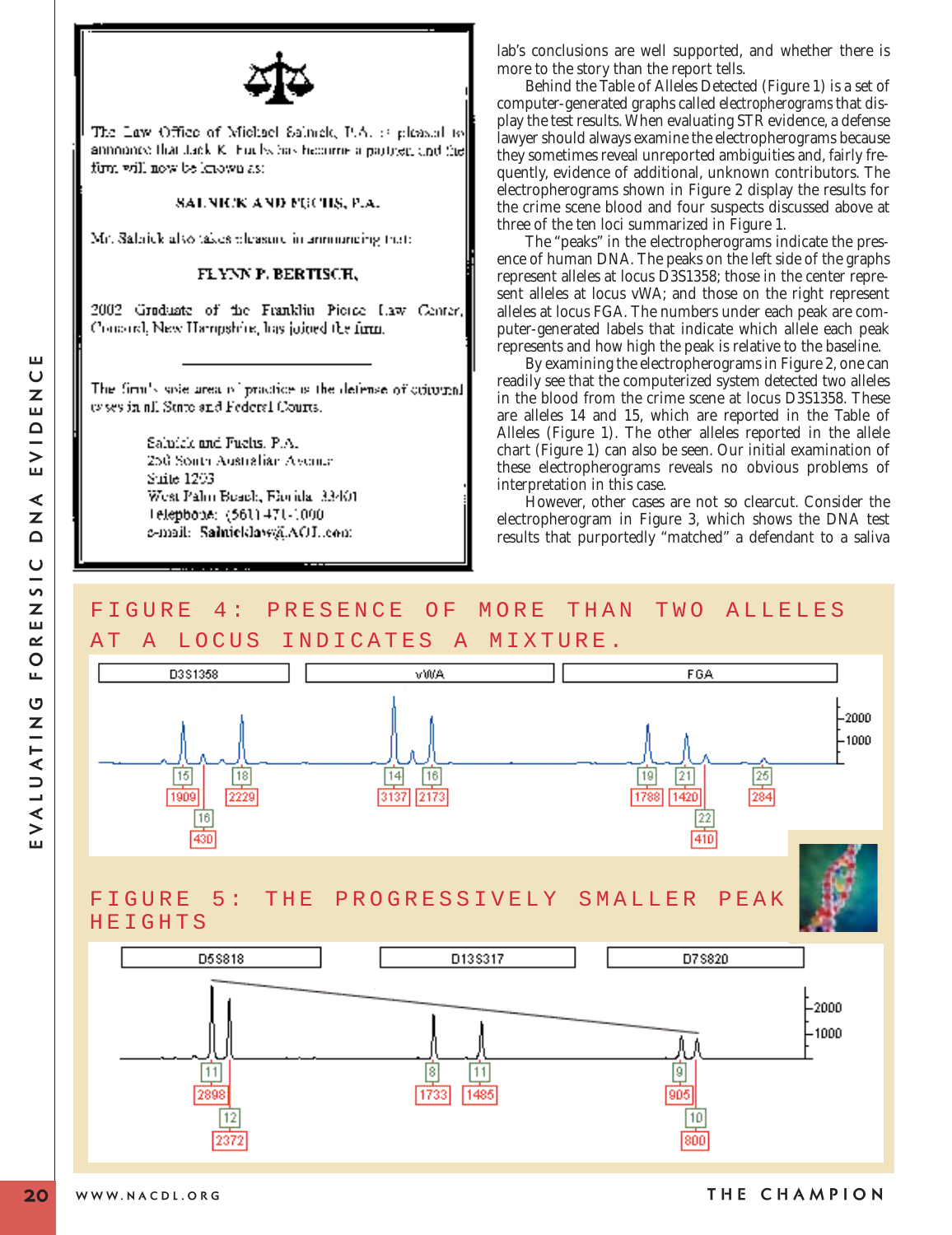sample taken from the breast of an alleges sexual assault victim. Although the laboratory report stated that the same alleles were found in both samples at these three loci, close examination of the electropherograms supports a significantly different conclusion. There are two additional "peaks" in the saliva sample that the laboratory failed to report — a peak labeled "12" (indicating allele 12) at locus D3S1358, and a peak labeled "OL Allele" (indicating a possible "off-ladder," or unclassified, allele) at locus FGA. The laboratory decided to ignore these two peaks and never mentioned them in its report. A defense lawyer who failed to examine the underlying test results would never have known about them. However, they clearly complicate the interpretation of the evidence  $-$  raising the possibility, for example, that the DNA on the breast swab is from a person with alleles 12 and 17 at locus D3S1358, rather than just allele 17, which would exclude the defendant as a possible contributor.

### **Sources of ambiguity in STR interpretation**

A number of factors can introduce ambiguity into STR evidence, leaving the results open to alternative interpretations. To competently represent an individual incriminated by DNA evidence, defense counsel must uncover these ambiguities, when they exist, understand their implications, and explain them to the trier-of-fact.

*Mixtures.* One of the most common complications in the analysis of DNA evidence is the presence of DNA from multiple sources. A sample that contains DNA from two or more individuals is referred to as a *mixture*. A single person is expected to contribute at most two alleles for each locus. If more than two peaks are visible at any locus, there is strong reason to believe that the sample is a mixture.

By their very nature mixtures are difficult to interpret. The number of contributors is often unclear. Although the presence of three or more alleles at any locus signals the presence of more than one contributor, it often is difficult to tell whether the sample originated from two, three, or even more individuals because the various contributors may share many alleles. If alleles 14, 15 and 18 are observed at a locus, they could be from two individuals, A and B, where A contributed 15 and B contributed 14, 18. Alternatively, A could have contributed 14, 15 while B contributed 15, 18, and so on. There might also be three contributors. For example A could have contributed 14, 15, while B contributed 15, 18 and C contributed 15. Many other combinations are also consistent with the findings. A study of one database of 649 individuals found over 5 million three-way combinations of individuals that would have shown four or fewer alleles across all 12 commonly tested STR loci.5

Some laboratories try to determine which alleles go with which contributor based on peak heights. They assume that the taller peaks (which generally indicate larger quantities of DNA at the start of the analysis) are associated with a "primary" contributor and the shorter peaks with a "secondary" contributor. In Figure 4, for example, a laboratory analyst might conclude that allele 15 in the left locus, and alleles 10 and 13 in the right locus are associated with a primary contributor while alleles 14 and 18 in the left locus, and allele 12 in the right locus are associated with a secondary contributor. But these inferences are often problematic because a variety of factors, other than the quantity of DNA present, can affect peak height. Moreover, labs are often inconsistent in the way they make such inferences, treating peak heights as a reliable indicator of DNA quantity when doing so supports the government's case, and treating them as unreliable when it does not.

These interpretive ambiguities make it difficult, and sometimes impossible, to estimate the statistical likelihood that a randomly chosen individual will be "included" (or, could not be "excluded") as a possible contributor to a mixed sample. Defense lawyers should look carefully at the way in which laboratories compute statistical estimates in mixture cases because these estimates often are based on debatable assumptions that are unfavorable to the defendant.

*Degradation*. As samples age, DNA like any chemical begins to break down (or *degrade*). This process occurs slowly if the samples are carefully preserved but can occur rapidly when the samples are exposed for even a short time to unfavorable conditions, such as warmth, moisture or sunlight.

Degradation skews the relationship between peak heights and the quantity of DNA present. Generally, degradation produces a downward slope across the electropherograms in the height of peaks because degradation is more likely to interfere with the detection of longer sequences of repeated DNA (the alleles on the right side of the electro-

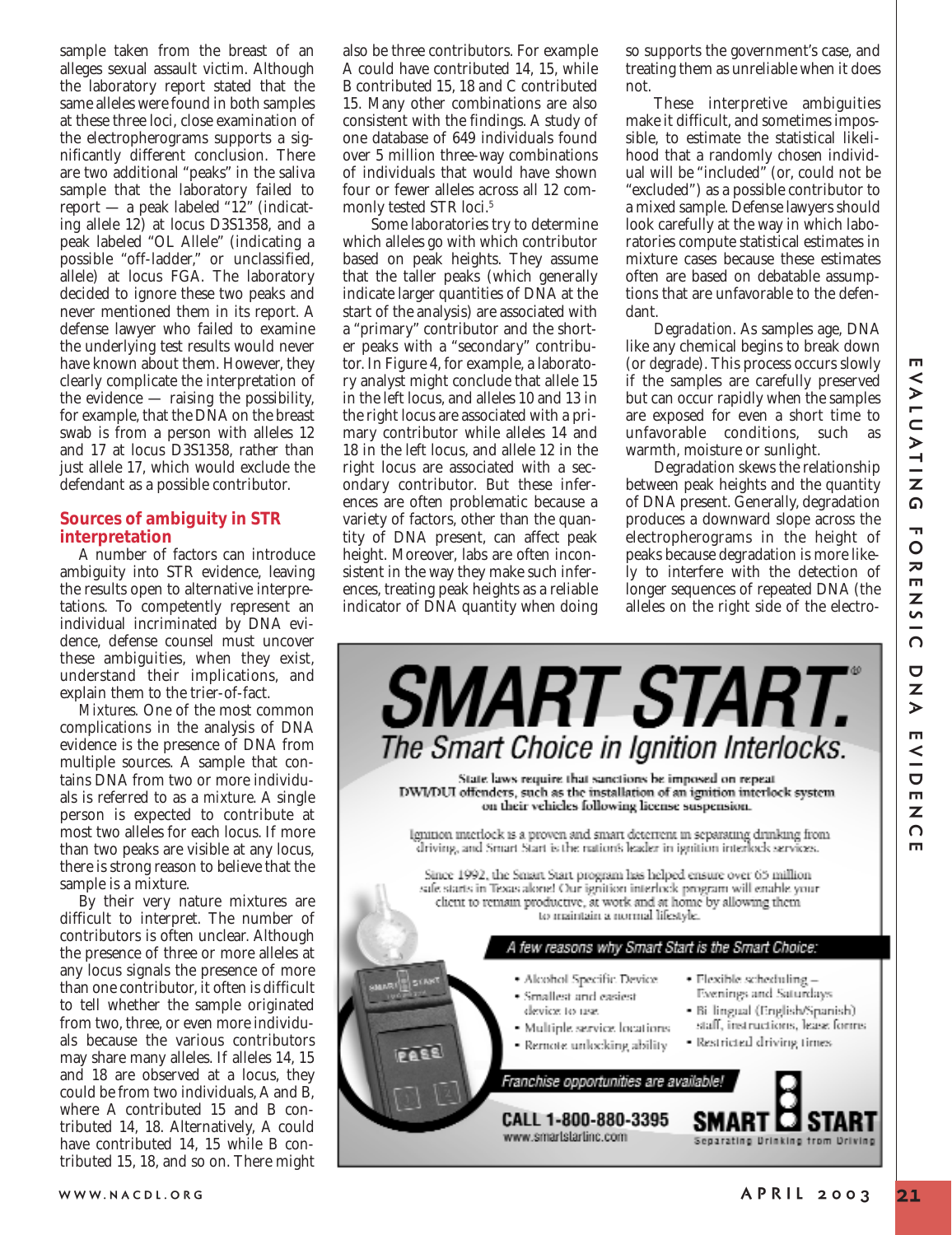pherogram) than shorter sequences (alleles on the left side).

Degraded samples can be difficult to type. The process of degradation can reduce the height of some peaks, making them too low to be distinguished reliably from background "noise" in the data, or making them disappear entirely, while other peaks from the same sample can still be scored. In mixed samples, it may be impossible to determine whether the alleles of one or more contributors have become undetectable at some loci. Often analysts simply guess whether all alleles have been detected or not, which renders their conclusions speculative and leaves the results are open to a variety of alternative interpretations. Further, the two or more biological samples that make up a mixture may show different levels of degradation, perhaps due to their having been deposited at different times or due to differences in the protection offered by different cell types. Such possibilities make the interpretation of degraded mixed sample particularly prone to subjective (unscientific) interpretation.

*Allelic Dropout*. In some instances, an STR test will detect only one of the two alleles from a particular contributor at a particular locus. Generally this occurs when the quantity of DNA is relatively low, either because the sample is limited or because the DNA it contains is degraded, and hence the test is near its threshold of sensitivity. The potential for allelic dropout complicates the process of interpretation because analysts must decide whether a mismatch between two profiles reflects a true genetic difference or simply the failure of the test to detect all of the alleles in one of the samples.

Figure 6 shows three additional loci from the case shown in Figure 3, in which a defendant's profile was "matched" to the profile of a saliva sample from a woman's breast. The laboratory reported that the DNA profile of the saliva sample shown in Figure 6 was consistent with the defendant's profile, despite the absence of the defendant's 10 allele at locus D13S317 because it assumed that the 10 allele had "dropped out." However, the occurrence of "allelic dropout" is cannot be independently verified — the only evidence that this phenomenon occurred is the "inconsistency" that it purports to explain.

Obviously, there is another possible interpretation that is more favorable for this defendant — i.e., that police arrested the wrong man.

*Spurious Peaks*. An additional complication in STR interpretation is that electropherograms often exhibit spurious peaks that do not indicate the presence of DNA. These extra peaks are referred to as "technical artifacts" and are produced by unavoidable imperfections of the DNA analysis process. The most common artifacts are *stutter*, *noise* and *pull-up*.

Stutter peaks are small peaks that occur immediately before (and, less frequently, after) a real peak. Stutter occurs as a by-product of the process used to amplify DNA from evidence samples. In samples known to be from a single source, stutter is identifiable by its size and position. However, it is sometimes difficult to distinguish stutter bands from a secondary contributor in samples that contain (or might contain) DNA from more than one person.

"Noise" is the term used to describe small background peaks that occur along the baseline in all samples. A wide variety of factors (including air bubbles,

# FIGURE 6: ALLELIC DROPOUT OF THE WRONG MAN?



ш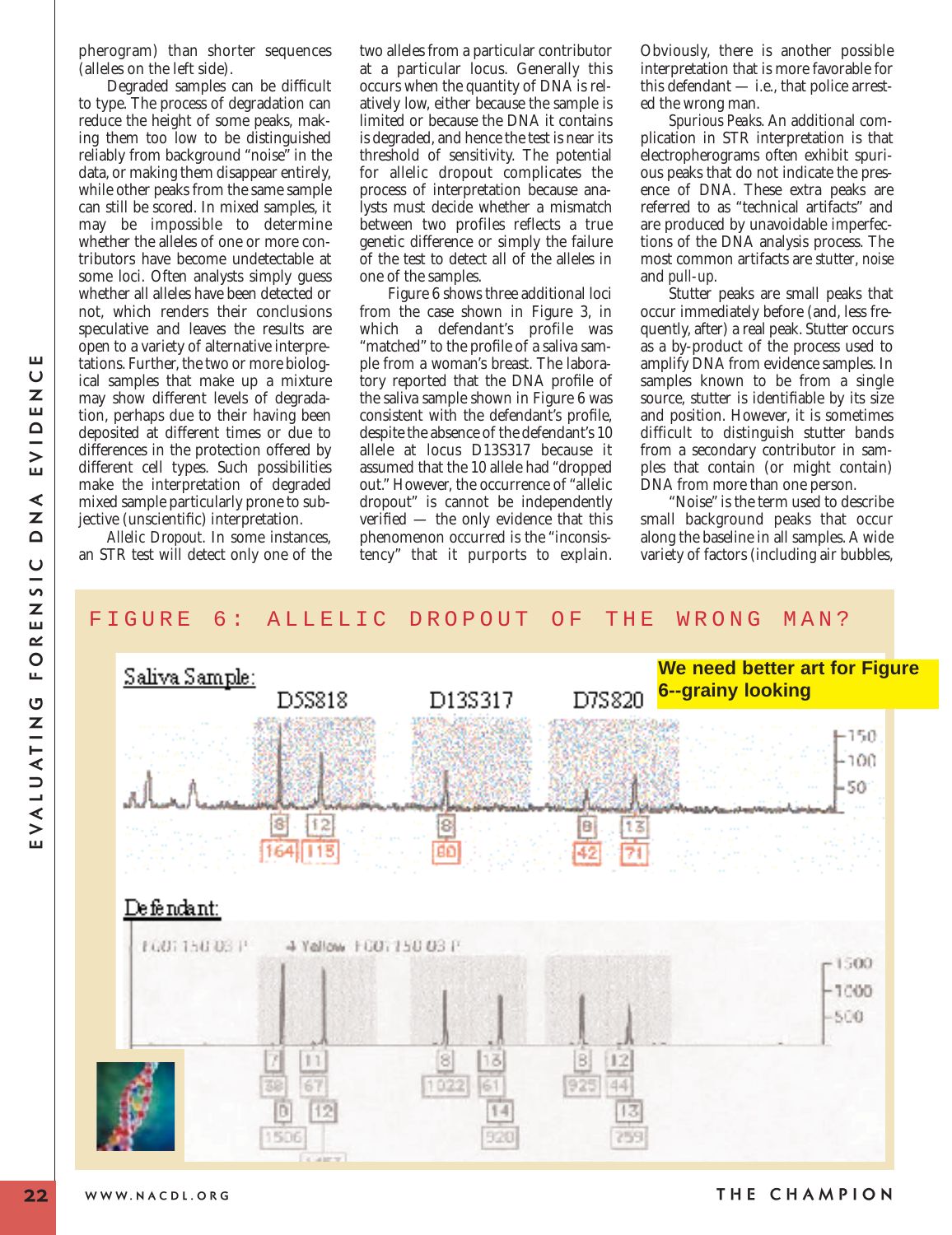urea crystals, and sample contamination) can create small random flashes that occasionally may be large enough to be confused with an actual peak or to mask actual peaks.

Pull-up (sometimes referred to as bleed-through) represents a failure of the analysis software to discriminate between the different dye colors used during the generation of the test results. A signal from a locus labeled with blue dye, for example, might mistakenly be interpreted as a yellow or green signal, thereby creating false peaks at the yellow or green loci. Pull-up can usually be identified through careful analysis of the position of peaks across the color spectrum, but there is a danger that pull-up will go unrecognized, particularly when the result it produces is consistent with what the analyst expected or wanted to find.

Although many technical artifacts are clearly identifiable, standards for determining whether a peak is a true peak or a technical artifact are often rather subjective, leaving room for disagreement among experts. Furthermore, analysts often appear inconsistent across cases in how they apply interpretive

# **Not all sentences end with a period.**

# **FEDERAL CRIMINAL LAW CENTER**

*Successful Sentencing and Post Conviction Mitigation Since 1980 Practice Ideas, Mitigating Case Law News and Updates Consultation/Representation*

**• Plea Negotiations**

- **Objections to PSR**
- **Creative Sentencing Departures**
- **Appeals (Trial, Plea, & Sentencing) (referrals welcome)**
	- **2255, 2241, 2254 Habeas Corpus Relief**

**• Prison Designation, Transfer, BOP Disciplinary Infractions • Defense Teamwork Makes a Difference**

# **Law Office of Marcia G. Shein**

**1945 Mason Mill Road • Decatur, GA 30033 Phone: 404-633-3797 • Fax: 404-633-7980**

*Author/Editor of "Federal Criminal Law Inmate Handbook" Chapter Author of "Cultural Issues in Criminal Defense*

# **http://fedcriminallawcenter.com • e-mail: fclc@mindspring.com**

# FIGURE 7: ELECTROPHEROGRAM

**Contains technical artifacts called stutter that may mask the presence of true alleles present in an evidence sample**



FIGURE 8: BLOBS AND OTHER FALSE PEAKS

**May hide the presence of true alleles**

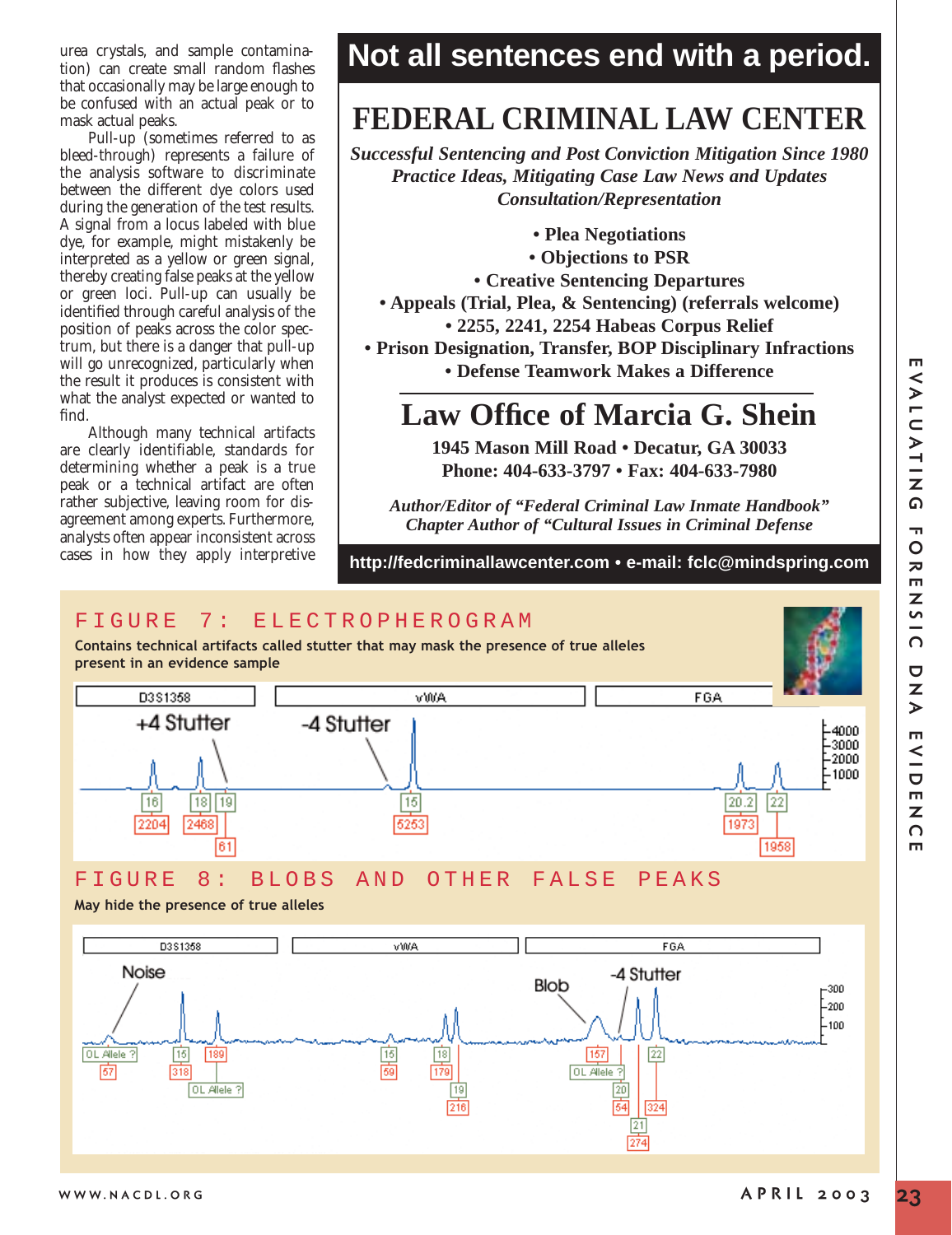

standards — accepting that a signal is a "true peak" more readily when it is consistent with the expected result than when it is not. Hence, these interpretations need to be examined carefully.

*Spikes, blobs and other false peaks.* A number of different technical phenomena can affect genetic analyzers, causing spurious results called "artifacts" to appear in the electropherograms. *Spikes* are narrow peaks usually attributed to fluctuation in voltage or the presence of minute air bubbles in the capillary. Spikes are usually seen in the same position in all four colors. *Blobs* are false peaks thought to arise when some colored dye becomes detached from the DNA and gets picked up by the detector. Blobs are usually wider than real peaks and are typically only seen in one color. The "OL Allele" shown in Figure 8 below may be a blob.

Spikes and blobs are not reproducible, which means that if the sample is run through the genetic analyzer again these artifacts should not re-appear in the same place. Hence, the correct way to confirm that a questionable peak is an artifact is to rerun the sample. However analysts, to save time, often simply rely on their "professional experience" to decide which results are spurious and which are real. This practice can be problematic because no generally accepted objective criteria have yet been established to discriminate between artifacts and real peaks (other than retesting).

*Threshold Issues: Short Peaks, "Weak" Alleles.* When the quantity of DNA being analyzed is very low (as indicated by low peak-heights) the genetic analyzer may fail to detect the entire profile of a contributor. Furthermore, it may be difficult to distinguish true lowlevel peaks from technical artifacts. Consequently, most forensic laboratories have established peak-height thresholds for "scoring" alleles. Only if the peak-height (expressed in RFU) exceeds a standard value will it be counted.

There are no generally accepted thresholds for how high peaks must be to qualify as a "true allele." Applied Biosystems, Inc., which sells the most widely used system for STR typing (the ABI Prism 310 Genetic Analyzer™ with the ProfilerPlus™ system) recommends a peak-height threshold of 150 RFU, saying that peaks below this level must be

# FIGURE 9: DEFENSE EXAMINATION OF ELECTRONIC DATA



ш  $\cup$  $\overline{z}$ 

**WWW.NACDL.ORG THE CHAMPION**

**24**